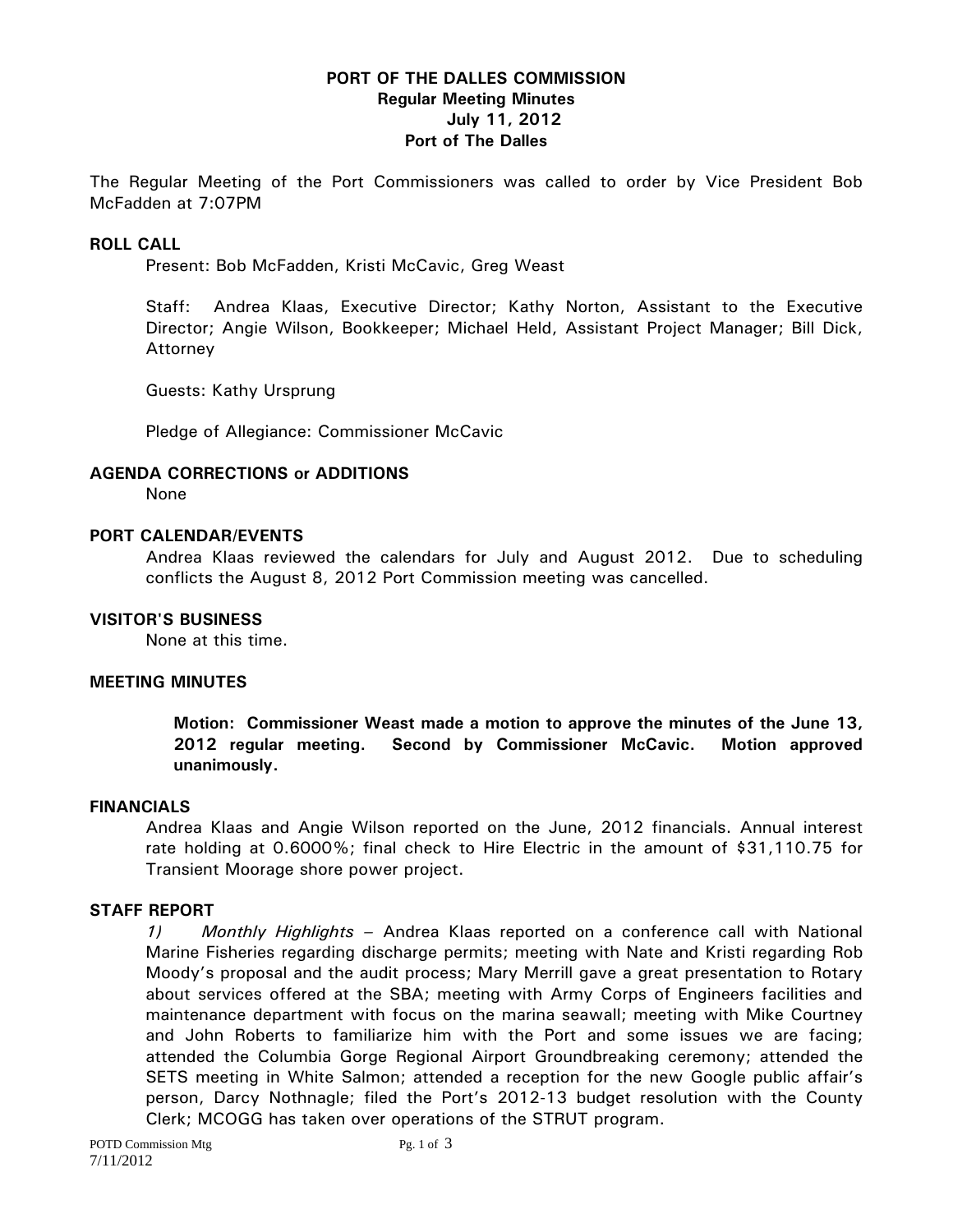2) Rob Moody Proposal – Andrea Klaas provided the proposal Rob Moody has submitted to provide an internal control review of the Port's financial process.

# **MOTION: Commissioner McCavic made a motion to approval accepting the proposal from Talbot, Korvola & Warwick to provide an internal control review of the Port's financial process at the cost of \$3,000-\$3,500 plus travel expenses. Second by Commissioner Weast. Motion approved unanimously.**

2.5) Addition to agenda: Strategic Plan Update – Andrea Klaas reported that the State of Oregon is requiring all Ports to develop Strategic Plans in the same format. The State is provided financing for the strategic planning update process and Andrea has applied for this funding.

## **MOTION: Commissioner McCavic made a motion to authorize the Executive Director to apply for State funding to cover the cost of updating the Port's strategic plan. Second by Commissioner Weast. Motion approved unanimously.**

3) *R.A.R.E. Update:* Michael Held reported on his activities – Terra Science and DSL working through minor report revisions; Terra Science waiting to hear back from Corps about possible site visit; contacted by private consultant interested in setting up a wetland mitigation bank in eastern Oregon; met with DSL, KEQ and Nolan Young regarding regional wetlands solution. Narrowed to two options, Regional General Permit or Fee-in lieu; Geonorthern is finalizing geotechnical report; met with Michael Williams, Business Oregon regarding Decision Ready Certification; final Home At Last strategic planning session to be held later this month.

4) *Marina Update:* Kathy Norton updated the Commission on activities at the Marina. Moorage leases are out and payments are coming in; nothing new on the electrical system upgrade; nothing new from ODFW regarding the sea lion. Transient Moorage Shore Power Project is moving forward; next Marina Committee meeting is July 17, 2012.

# 1. *Reports of Committees*:

- a. *Urban Renewal-* Commissioner Weast: Last meeting all executive session.
- b. *Chamber of Commerce*  Commissioner McFadden: The changer is seeking a new Executive Director.
- c. *Wasco EDC*  Andrea Klaas: Water's Edge Tour and meeting July 19, 2012 at 10:00am.
- d. *MCEDD* Commissioner Courtney: No report.
- e. *Community Outreach Team* Andrea Klaas/Commissioners McFadden/Weast: Fall trip schedule for September 16-20, 2012. Commissioner McFadden will attend for the Port.

## INTO EXECUTIVE SESSION 7:40PM

**EXECUTIVE SESSION** *(as allowed by ORS 192.660 (2) (e) (f) (h)) this may include discussion of real property transactions and privileged legal communication.* 

Back to Regular Session 7:55PM